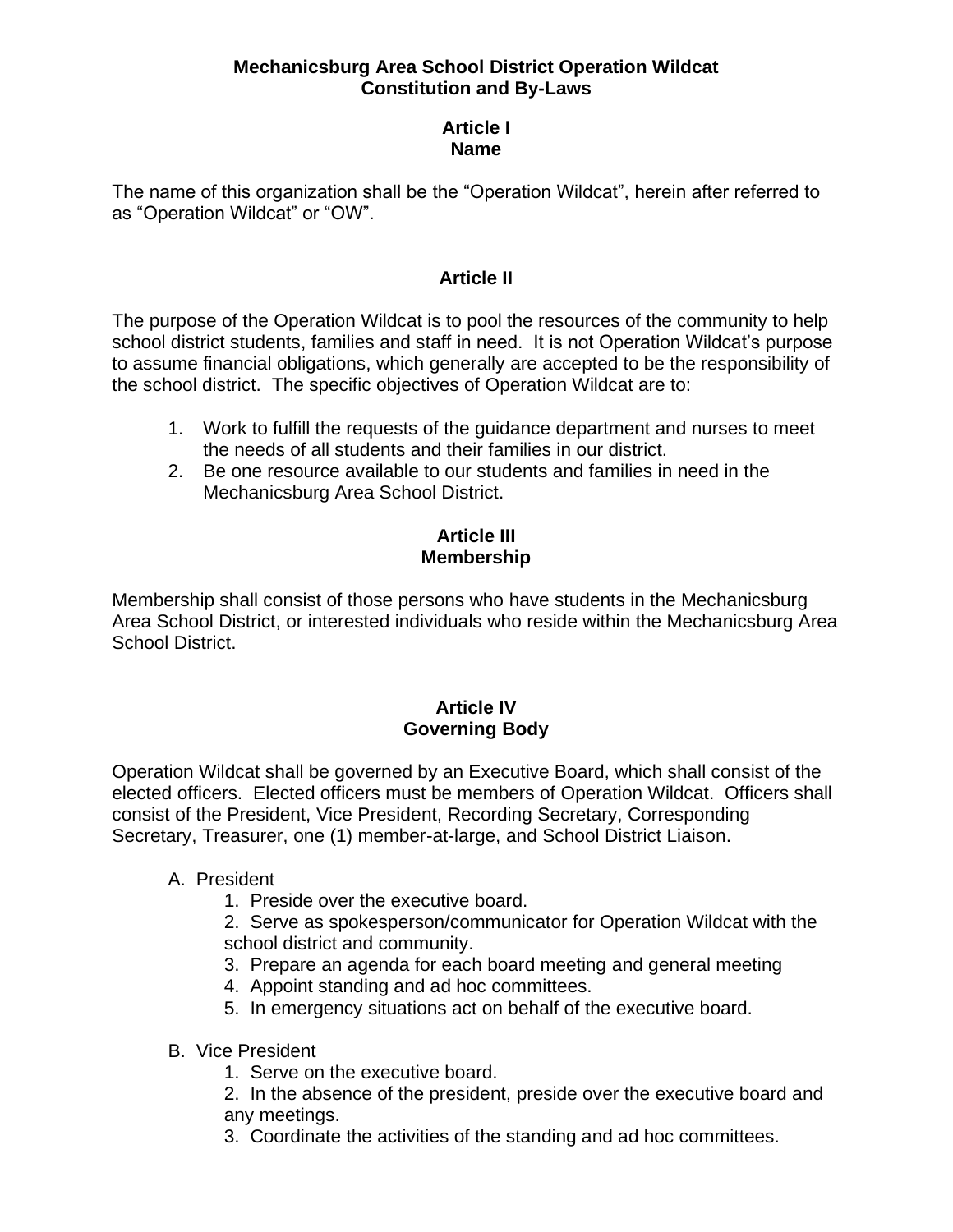4. Carry out the functions, duties and responsibilities as assigned by the president.

- C. Recording Secretary
	- 1. Serve on the executive board.
	- 2. Record, duplicate and distribute to all board and general members the proceedings of all board and other meetings as assigned.
- D. Corresponding Secretary
	- 1. Serve on the executive board
	- 2. Take responsibility for all written communication, as the president requests
	- 3. Maintain permanent record files for Operation Wildcat
	- 4. Purchase gift cards
- E. Treasurer
	- 1. Serve on the executive board.
	- 2. Keep accurate financial records and prepare reports as requested.
	- 3. Make timely reports of the financial affairs of Operation Wildcat

4. Carry on routine financial activities, which include the paying and receiving of money through the MASD Central Treasury.

- F. Member at Large
	- 1. Serve on the executive board.
	- 2. Provide support to Board and committees as needed.
	- 3. Assume other duties and responsibilities as requested.
- G. School District Liaison
	- 1. Serve on the executive board in ex-officio capacity (non-voting)
	- 2. Provide guidance to the Board and Operation Wildcat from the school district perspective.

#### **Article V Committees**

Operation Wildcat's projects shall serve as its standing committees, and shall be created or dissolved by the Operation Wildcat as recommended by the executive board. Committees may be created to promote the objectives and interests of the organization.

The chairpersons of all standing committees shall work closely with the president, keeping him/her informed of their plans and activities.

Committee chairpersons are encouraged to keep records of their committee to ensure a continuous and smooth year-to-year transition if someone else should assume their responsibilities.

In addition, Ad hoc committees may be established for specific purposes as designed by the President.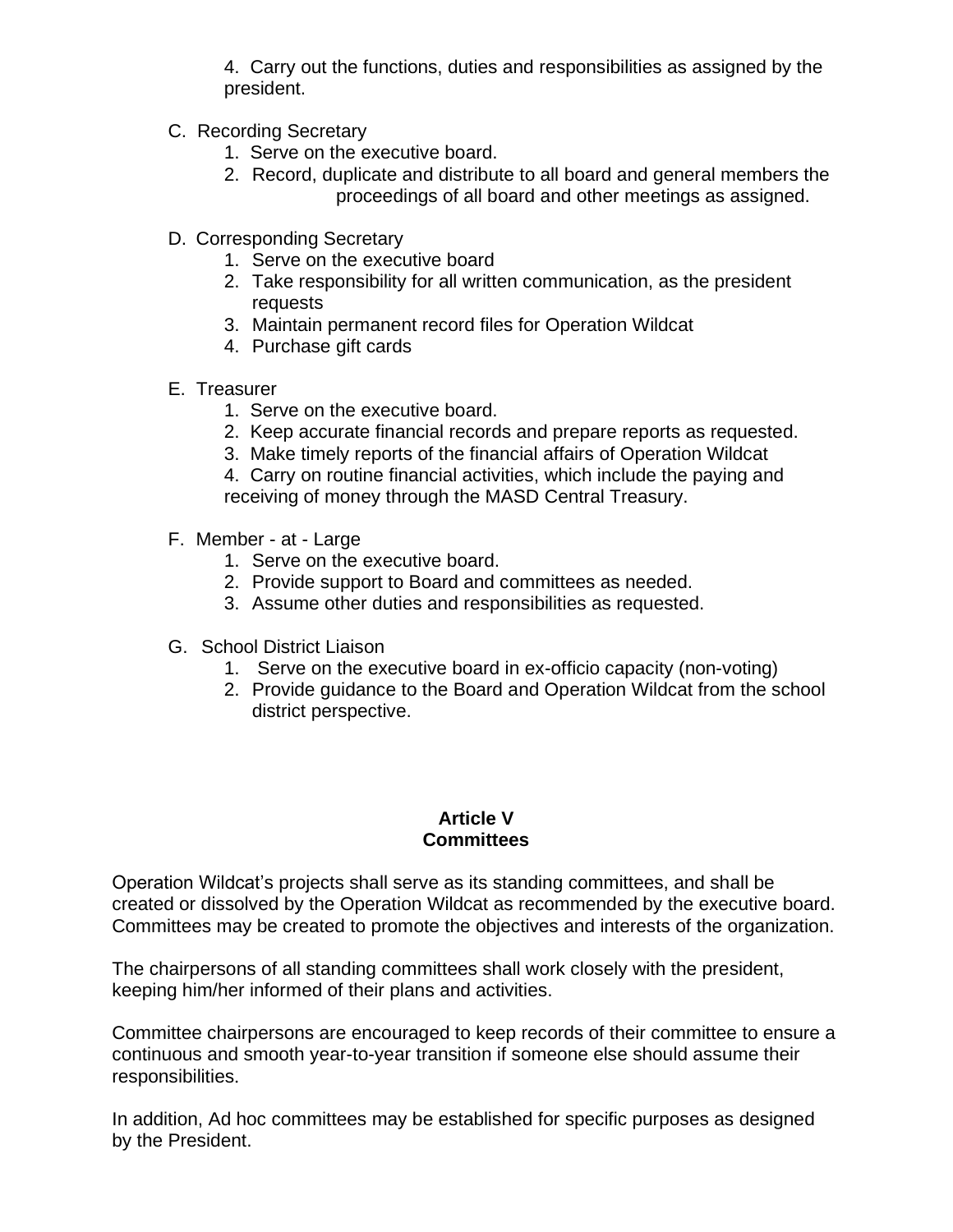# **Article VI Meetings**

General meetings shall be conducted to handle the regular or special issues of Operation Wildcat. There shall be at least two general meetings a year, held during the 1<sup>st</sup> and 3<sup>rd</sup> marking periods of the school year.

Operation Wildcat Executive Board members shall meet at least quarterly to handle regular or special issues. The months for Board meetings will be February, May, August, and November.

There will be additional meetings as needed or as designated by the executive board.

Committees shall meet when necessary on dates designated by the committee chairperson.

#### **Article VII Election of Officers**

Officers will be elected at the 3<sup>rd</sup> marking period general meeting.

1. Nominees shall be submitted prior to the  $3<sup>rd</sup>$  marking period general meeting and from the floor prior to the election at the meeting.

2. Elections shall be by a simple majority of those members present and voting at the general meeting.

3. Newly elected officers shall assume their office at the end of the school year following his/her election at the general meeting, unless otherwise designated at the meeting.

# **Article VIII - Fiscal Year**

Operation Wildcat's fiscal year will be July 1 - June 30.

.

#### **Article IX Issues**

All issues brought before the membership shall be approved by a voting of the simple majority of those members present and voting.

#### **Article X Amendments**

Proposed amendments to the by-laws must be presented to any member of the executive board for discussion.

Should the board recommend the amendment, a simple majority of the members present at a regularly scheduled meeting must vote for proposed amendment to have it adopted.